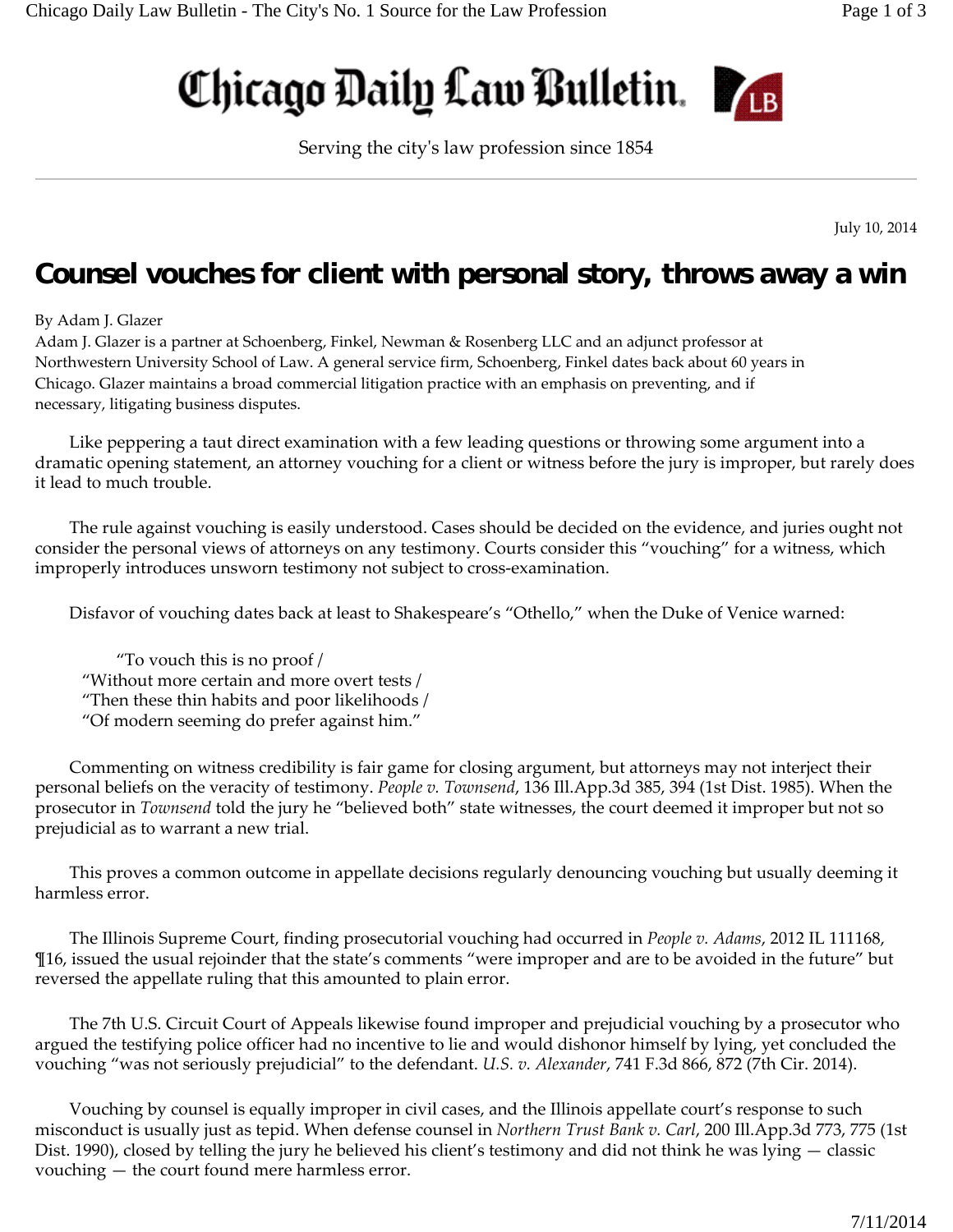Chicago Daily Law Bulletin - The City's No. 1 Source for the Law Profession Page 2 of 3

Likewise, counsel's description of the defendant's president as "an honest person" who "has become a good friend of mine" and whom he is "proud to have the opportunity to represent" and to have known personally comprises "clearly improper" vouching. *Canada Dry Corp. v. Nehi Beverage Company Inc.*, 723 F.2d 512, 526 (7th Cir. 1983).

Yet, the court viewed these "improper and erroneous" remarks as harmless error.

In the relatively few cases where improper vouching was not dismissed as harmless, the presence of other trial misconduct often led the court to determine the cumulative effect was the denial of a fair trial.

For example, the evidence was close in *Koonce v. Pacilio*, 307 Ill.App.3d 449, 456 (1st Dist. 1999), when defense counsel closed with his opinion that the defendants were "basically honest people" and offered his personal belief that defendants were "not responsible for this accident."

Such overt vouching proved enough to upset the jury verdict only where counsel also commented falsely on the defendants' financial resources, improperly summarized other evidence and wrongly asked jurors to put themselves in the defendants' place.

So when the 8th Circuit recently reversed a \$900,000 judgment solely over attorney vouching, one would expect to find some unusually spectacular vouching. And the rebuttal closing argument in *Gilster v. Primebank*, 2014 WL 1356814 (8th Cir. 2014), does not disappoint.

Mindy Gilster, Primebank's credit administrator in Sioux City, Iowa, filed an internal complaint with her employer alleging sexual harassment by the branch's market president, Joseph Strub. After Primebank investigated the complaint and found it had substance, it disciplined Strub and ensured the harassment ceased.

Gilster then reported retaliation by Strub, including the denial of a promised promotion. This time, Primebank's investigations led to no action taken, prompting Gilster to bring a federal Title VII claim. Her case proceeded to trial, where conflicting evidence was presented on the extent and nature of the harassment, whether any retaliation occurred and the extent and cause of Gilster's emotional distress.

The jury awarded Gilster \$900,000, including \$600,000 in punitive damages, after finding both Strub and Primebank liable for unlawful sexual harassment and retaliation. Their appeal focused on Gilster's counsel's rebuttal.

After expressing admiration for Gilster bringing the harassment complaint, counsel brought up her own sexual harassment as a Drake University law student. Unlike Gilster, "I refused to stand up for myself," she told the jury. "It takes great strength and fearlessness to make a complaint against your supervisor."

She continued: "Given my calling as a civil rights lawyer, I am constantly amazed by the strength and courage that my clients have when facing their employers and supervisors, the people who hold all the power. … I am fortunate that in the course of my life and in my work, I've had the opportunity to represent these women who are so strong to make these complaints."

The trial court recognized, in denying defendants' post‐trial motion, that the objection to these remarks should have been sustained but found no "concrete showing of prejudice" from this improper argument. The 8th Circuit disagreed.

Counsel's recounting an experience from her own life was an improper appeal to the jury's sympathy and relied on facts not in evidence in an effort to enhance Gilster's credibility "by telling the jury that counsel, too, had endured similar misconduct." Referring to other clients' experiences also improperly ventured beyond the trial record.